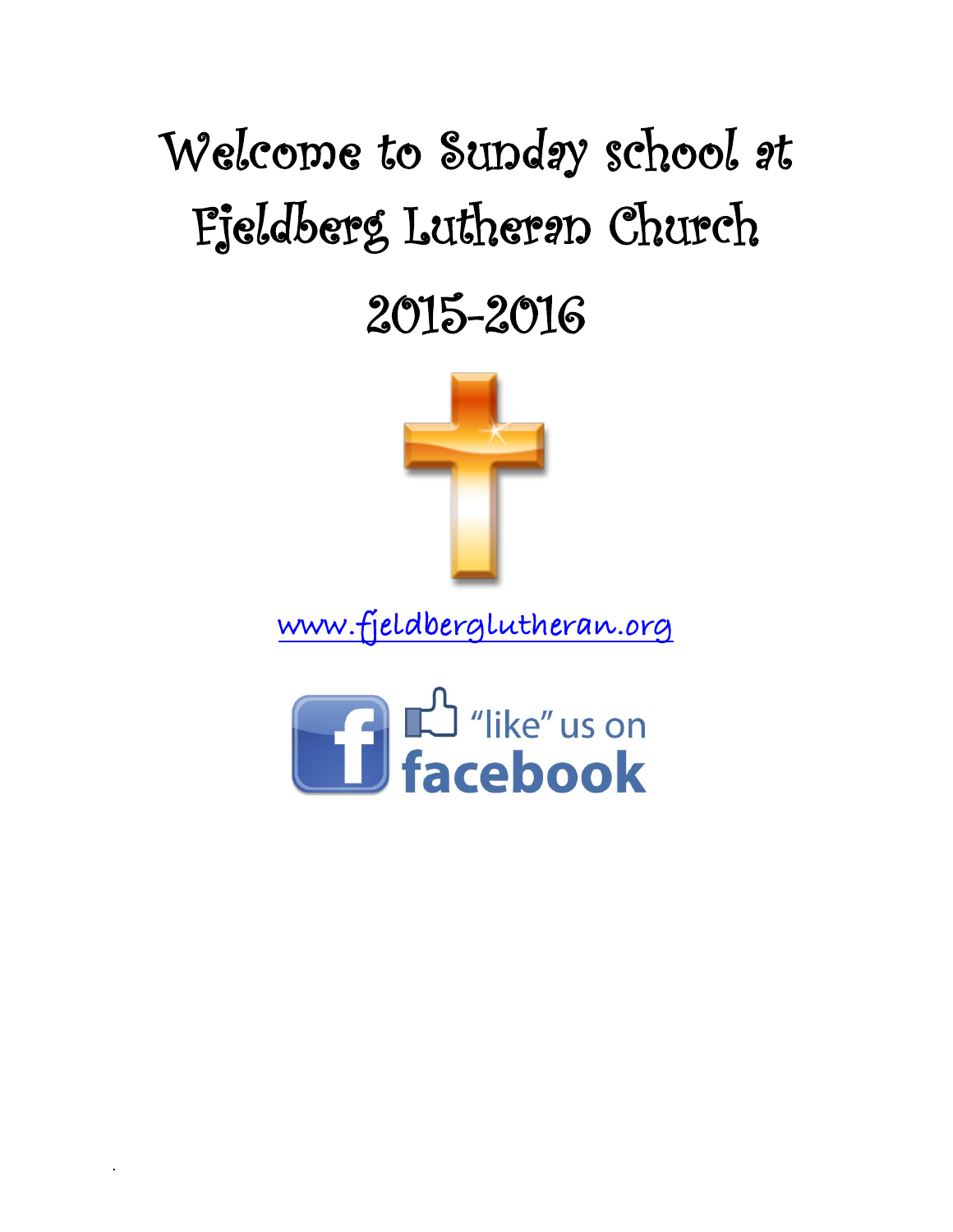| <b>Class</b>                             | Room                             | <b>Teachers</b>              |
|------------------------------------------|----------------------------------|------------------------------|
| 3 Year Olds                              | 11                               | Joanna Smart, Ashley         |
|                                          | (Green Room)                     | Vaughn, Stacy Polewik        |
| Preschool & Kindergarten                 | 12                               | Jennifer Quick, Alex         |
|                                          | (Blue Room)                      | Greenfield, Shelia & Jessica |
|                                          |                                  | <b>Norris</b>                |
| $\overline{1^{st}/2}^{nd}$ Grade         | 10                               | Krisi Preston, Nicole Kling  |
|                                          | (Orange Room)                    |                              |
| 3 <sup>rd</sup> /4 <sup>th</sup> Grade   |                                  | Trisha Rosenbalm, Kelly      |
|                                          | (Purple Room)                    | Rosenbalm, Mark Hokel        |
| 5 <sup>th</sup> /6 <sup>th</sup> Grade   | Ark 1 <sup>st</sup> Floor (Back) | Terri Anderson, Roberta      |
|                                          |                                  | <b>Kling</b>                 |
| $\overline{7^{th}/8^{th}}$ Grade         | <b>Youth Room</b>                | Kathy Wilson, Preston Poots, |
|                                          | (Gray room, room with couches)   | <b>Ethan Baltz</b>           |
| 9 <sup>th</sup> -12 <sup>th</sup> Grades | Ark Living room                  | <b>Brittney Swanson</b>      |
| <b>Confirmation Leaders</b>              | <b>Youth Room</b>                | Rachel Bangs, Gene Rouse     |

| <b>Substitute Teachers</b>                         | Email:                    | Phone $\#$ : |
|----------------------------------------------------|---------------------------|--------------|
| Dawn Mather                                        | Admatherrun12@gmail.com   | 515-979-6023 |
| <b>Heather Swan</b>                                | Mswan1006@hotmail.com     | 515-298-0938 |
| <b>Erica Thorson</b>                               | Ericamichelle24@mchsi.com | 515-321-5922 |
| <b>Lorraine Hoffman</b><br>(middle school & older) | lhoffman@iastate.edu      | 515-450-1329 |

## **Sunday School Staff**

Superintendent- Audra Schroeder

Children's Choir Piano- Heather Bristow

Children's Choir Director-

.

Resource Room Coordinators-Roberta Kling

Christmas Program Coordinators-Stacy Polewik, Krisi Preston, Jennifer Quick, Audra Schroeder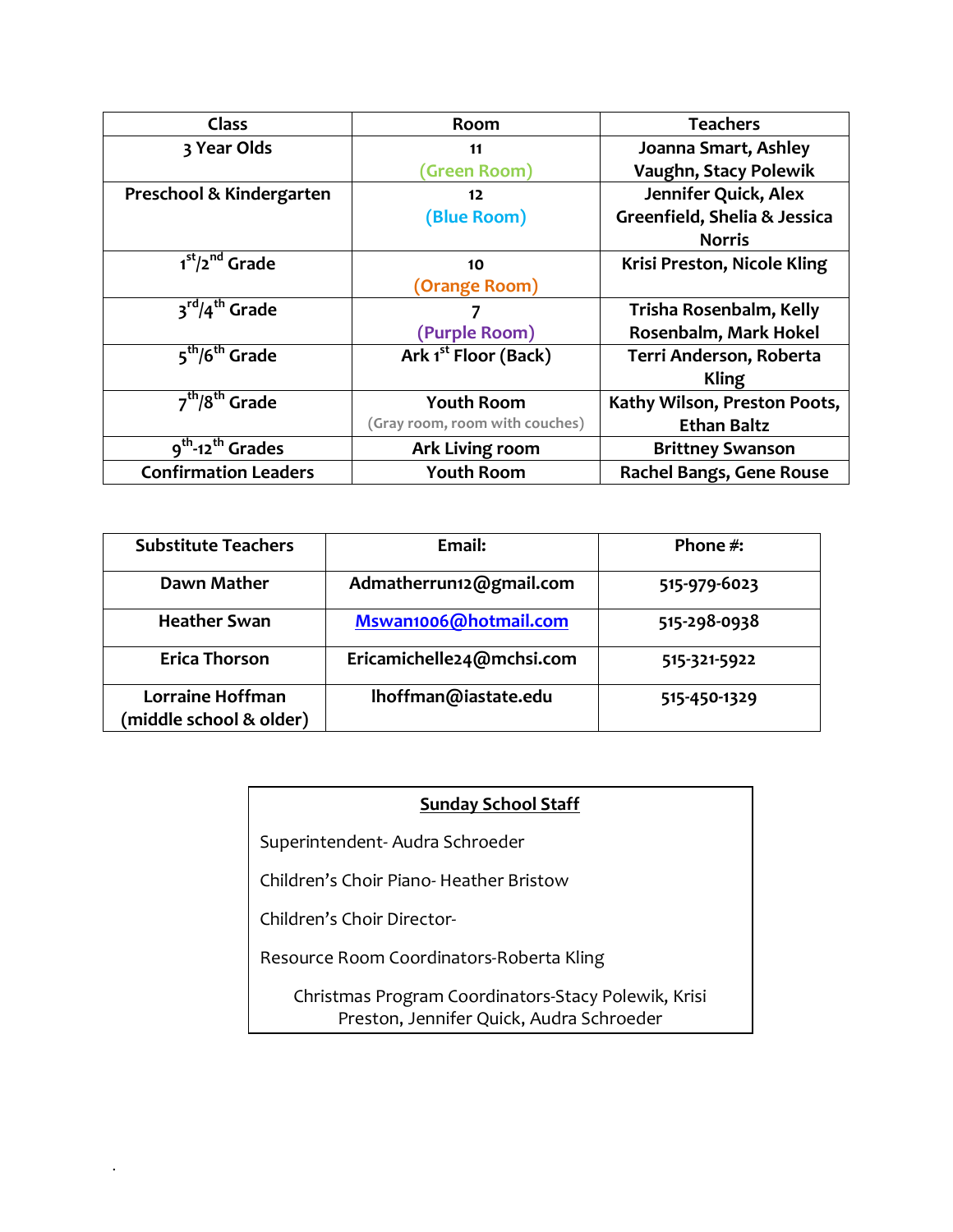## FOOD PANTRY MONTHLY CHALLENGE

**Our clients are just like you and your families. Think about what you would like, need and use. Be sure to check expiration dates as we cannot put expired or previously opened products on our shelves. Thank you for your help!!!**

**September: Cleaning Products, general cleaning products/multiple use products, detergent, Clorox/Lysol wipes, dish soap, sponges etc……**

**October: Breakfast items; cereal, breakfast bars, fruit snacks, pancake mix, muffin mix, juice, syrup, cream of wheat, oatmeal etc……**

**November: Paper Products; toilet paper, Kleenex, paper towels, paper plates etc….**

**December: Soup; canned/packaged soups (including cream soups), crackers (saltines, club, ritz, graham, goldfish) etc..**

**January: Personal Care Items; deodorant, body wash, toothpaste, toothbrushes, razors, shaving cream (men's & women's) lotion, Q-tips, cotton balls, band-aids, antibiotic ointment etc…..**

**February: Canned Veggies/Fruits; green beans, baked beans (the food pantry has plenty or kidney, chili, navy, black, red refried beans) corn, carrots, peas, tomatoes, spaghetti sauce, fruit cocktail, pears, peaches, pineapple, mandarin oranges, applesauce etc…..**

**March: Peanut butter & jelly**

**April: Meals in a box/can; Hamburger, chicken and tuna helper, complete meals, macaroni and cheese, (the food pantry has plenty of pasta), ravioli, spaghettiO's, boxed potatoes (potato flakes, au gratin, julienne) etc….**

**May: Canned/packaged meat; Chicken, Tuna, Spam, Chicken & Tuna Helper etc…**

**If you would like to volunteer at the food pantry any Wednesday night please see a member of the social concerns committee. The food pantry is open every Wednesday night from 6-7.** 

.